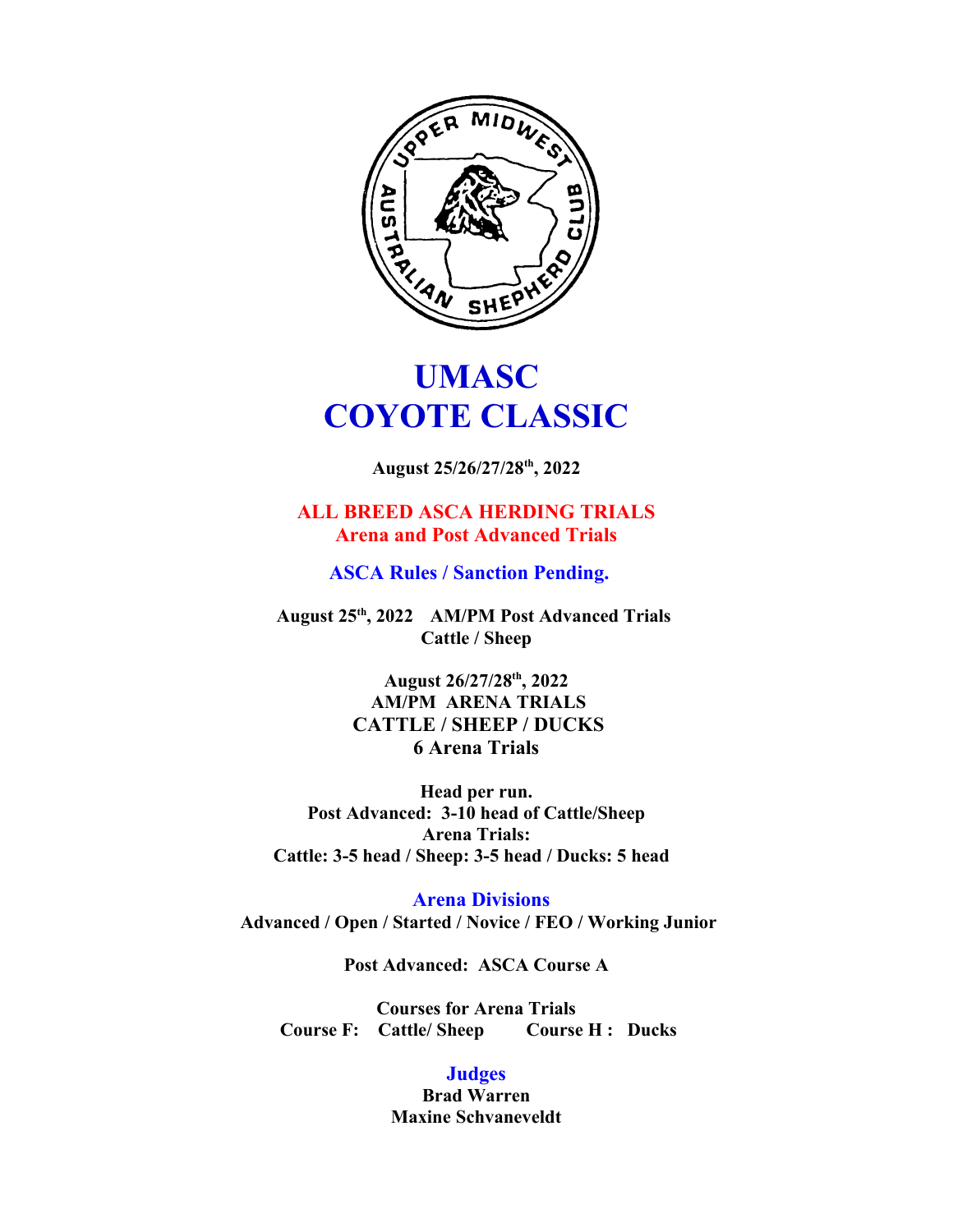**Trial Location: Conroy Farm 23145 Denmark Ave. Farmington, Minnesota 55024**

#### **Daily Schedule FOR ALL TRIALS**

**7:45am Gate Entries Open 8:00am Gate Entries Close 8:00am Handlers Meeting Trial Begins After Handlers Meeting**

#### **DAILY ARENA RUN ORDER**

**AM Cattle / AM Ducks PM Cattle / PM Ducks AM Sheep / PM Sheep**

> **Judges Schedule: Post Advanced August 25th, 2022**

**AM Judge: Maxine Schvaneveldt (Cattle followed by sheep)**

> **PM Judge: Brad Warren (Cattle followed by sheep)**

# **Maximum Runs for Post Advanced per Judge 7 Cattle / 7 Sheep**

# **ARENA TRIALS**

## **August 26/27/28th, 2022**

Friday AM: Brad: Cattle/Sheep **Maxine: Ducks: Friday PM: Maxine: Cattle/ Sheep Brad: Ducks** Saturday AM: Maxine: Cattle/Sheep Brad: Ducks **Saturday PM: Brad: Cattle/Sheep Maxine: Ducks Sunday AM: Brad: Cattle/Sheep Maxine: Ducks Sunday PM: Maxine: Cattle/Sheep Brad: Ducks** 

#### **MAXIMUM RUNS FOR ALL ARENA TRIALS PER JUDGE 10 CATTLE / 15 SHEEP / 15 DUCKS**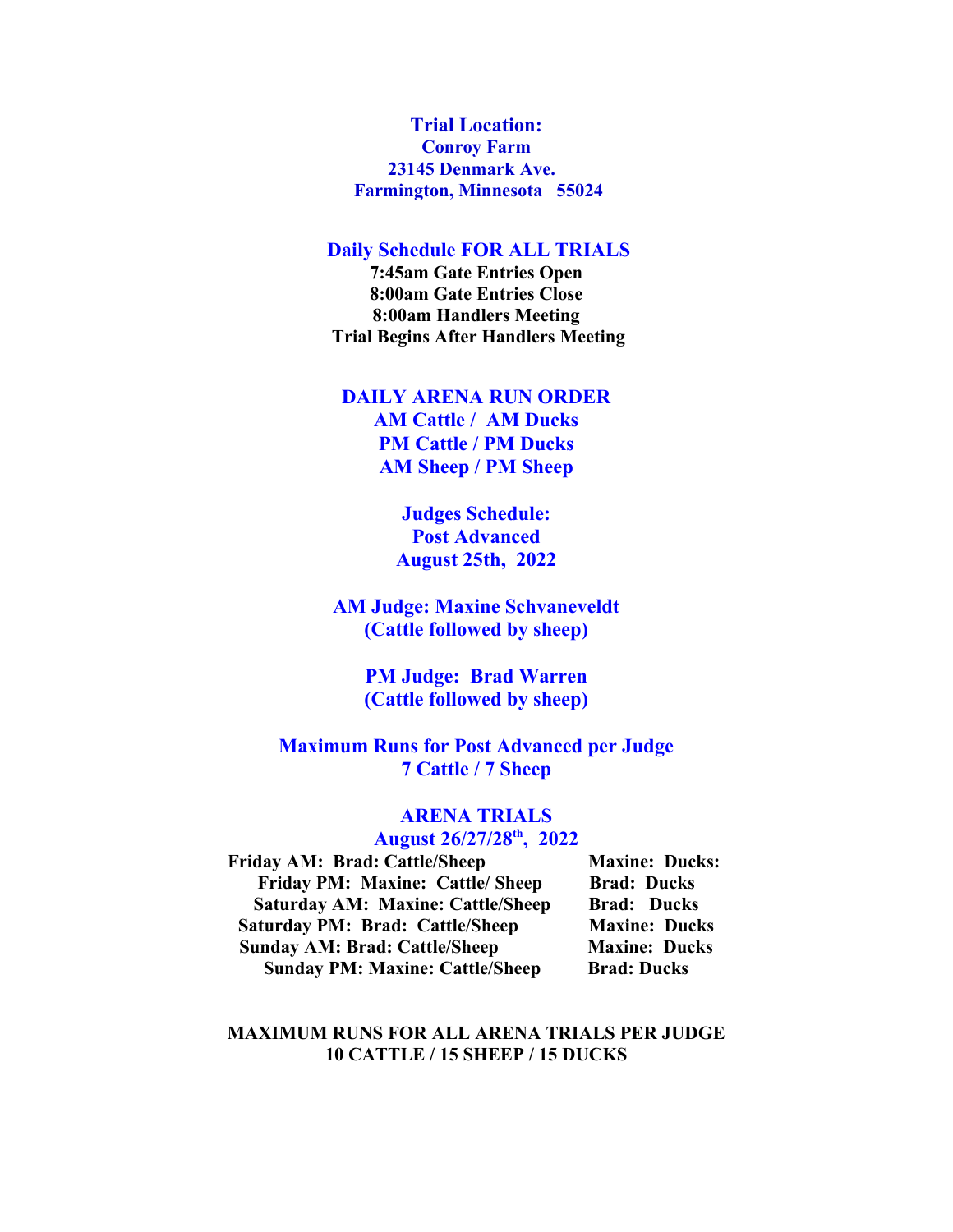# **ENTRY INFORMATION**

**Pre-Entries open: AUSSIES: July 5th, 2022 OTHER BREEDS: July 6th, 2022 Pre-Entries close August 5, 2022**

#### **NO ENTRY WILL BE ACCEPTED WITH A POSTMARK DATE BEFORE**

**Aussies: July 5th, 2022 Other Breeds: July 6th, 2022**

**NO EMAIL ENTRIES ALLOWED Entries will be accepted in POSTMARK order.**

**Day of show entries taken if trial is not filled.**

**Pre-entry fee: ALL TRIALS Cattle \$50.00...Day of show: \$60.00 Sheep \$45.00...Day of show: \$55.00 Ducks \$35.00...Day of show: \$45.00**

#### **Make checks payable to: UMASC**

# **Send completed ASCA entry form and full payment to: Deb Conroy 23145 Denmark Ave. Farmington, MN 55024**

**Entry forms available on the ASCA website. http://www.asca.org/wp-content/uploads/sites/35/2016/04/stockentwfill.pdf All non-aussies entrants must be registered with a tracking number from ASCA. http://www.asca.org/wp-content/uploads/sites/35/2016/04/trackapp.pdf** 

**Run order will be drawn August 15th, 2022** 

**A waiting list will be established if the trial fills. Refunds will only be given if the trial and your spot is filled.** 

**You can not sell your spot. It must go to the wait list if there is one.**

**Bitches in heat will run in order.**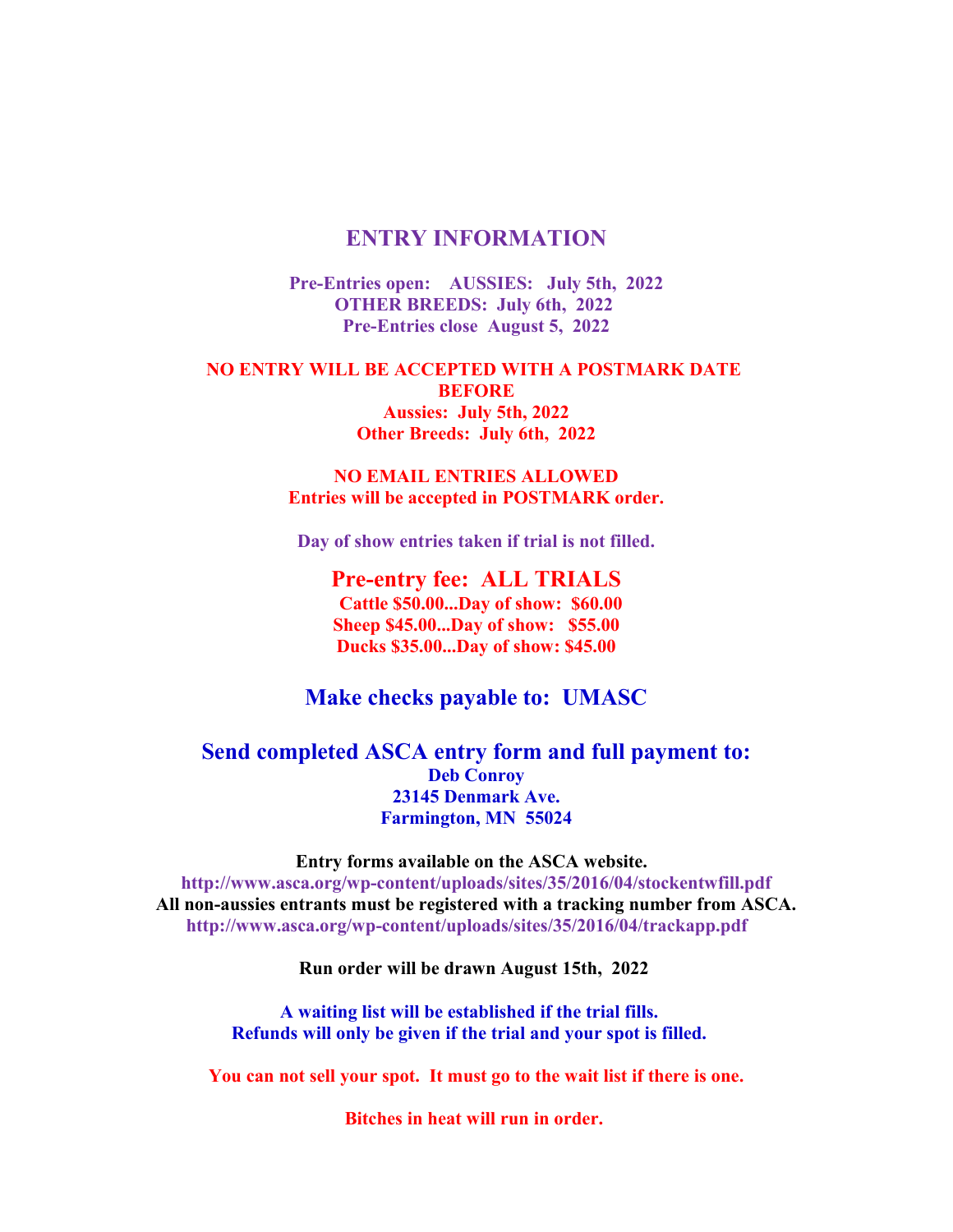# **DAILY AWARDS**

**Placement Ribbons 1-4th place**

**Rosette Ribbons: High Cattle / High Sheep / High Ducks** 

# **HIGH COMBINED SPECIAL WEEKEND AWARDS**

**High Combined Cattle High Combined Sheep High Combined Ducks ( any breed )**

## **BELT BUCKLES**

**High Combined WTCH Aussie High Combined NON-WTCH Aussie (Scores out of open/advanced only) High Combined Other Breed High Combined Started (Any Breed)**

> **Combined awards will be from all three classes of stock over the 4 days of trials.**

**UMASC would like to thank our BUCKLE SPONSORS!!**

**Nita Gandara / Wayward Aussies**

**Lisa Otten**

**Forest Park Farms / Paul and Donna Lee LeCuyer**

**Conroy Farm / Tom and Deb Conroy**

**Course Director: Greg Byrne [desperadoaussies@yahoo.com](mailto:desperadoaussies@yahoo.com) 651-269-7722** 

**Show Secretary: Deb Conroy conroyfarm@hotmail.com # 612-599-6156**